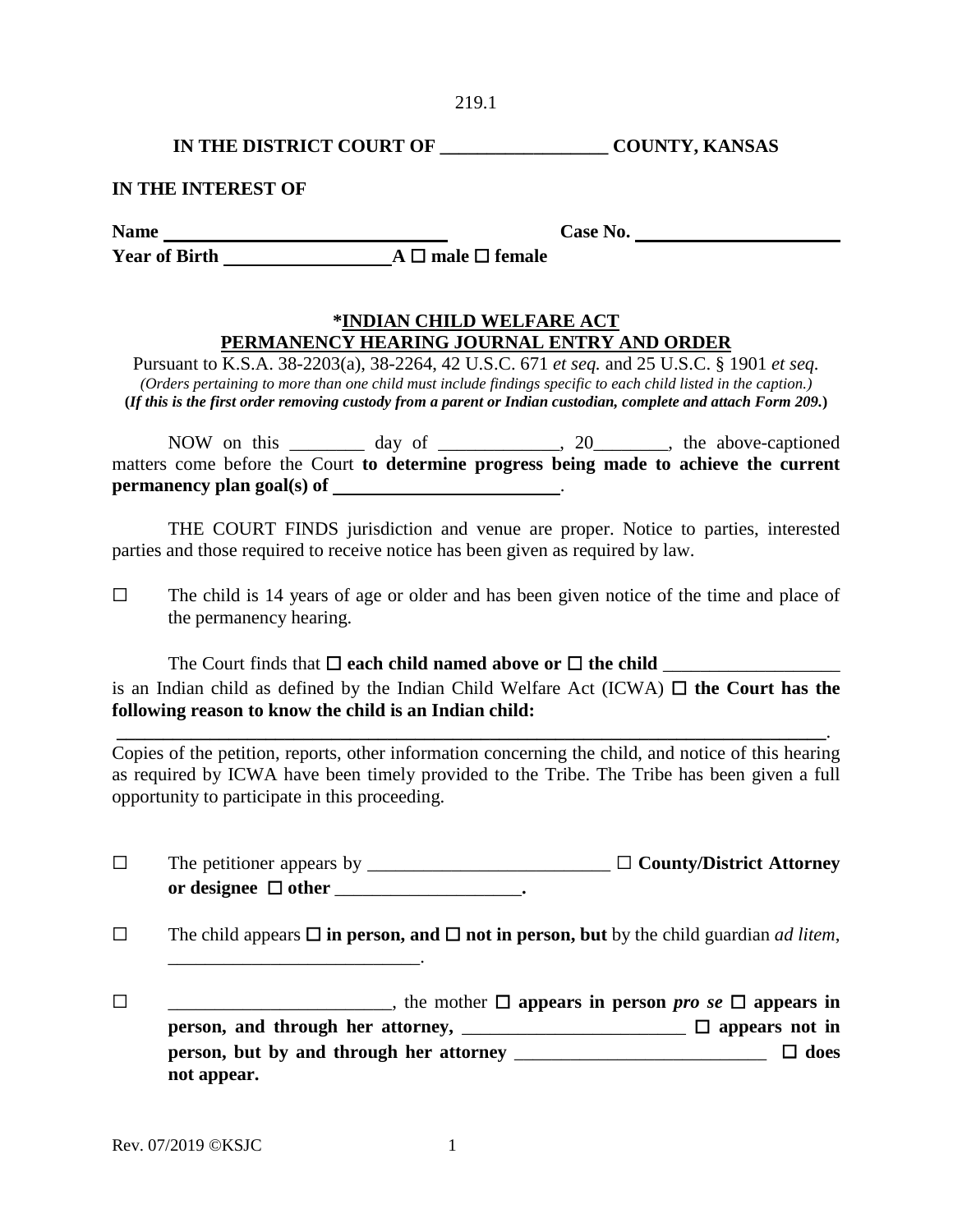| □       | <u>Note</u> 2 at the D father D putative father of                                                                                                                                                                                             |  |  |
|---------|------------------------------------------------------------------------------------------------------------------------------------------------------------------------------------------------------------------------------------------------|--|--|
|         | $\Box$ , $\Box$ appears in person <i>pro se</i> $\Box$ appears in person, and<br>through his attorney, $\Box$ appears not in person, but by and<br>through his attorney, $\frac{1}{\sqrt{1-\frac{1}{2}}}\sqrt{1-\frac{1}{2}}$ does not appear. |  |  |
| □       |                                                                                                                                                                                                                                                |  |  |
| ΙI      | attorney/representative or $\Box$ does not appear.                                                                                                                                                                                             |  |  |
| $\perp$ |                                                                                                                                                                                                                                                |  |  |
| $\perp$ |                                                                                                                                                                                                                                                |  |  |
| ΙI      | ,我们也不会有什么。""我们的人,我们也不会有什么?""我们的人,我们也不会有什么?""我们的人,我们也不会有什么?""我们的人,我们也不会有什么?""我们的人                                                                                                                                                               |  |  |
|         | The Court has received and considered evidence.                                                                                                                                                                                                |  |  |
| 1.      | A request to transfer of jurisdiction to the Tribe:<br>$\Box$ has not been made.                                                                                                                                                               |  |  |
|         |                                                                                                                                                                                                                                                |  |  |
|         | and the transfer of jurisdiction was declined by the Tribe.                                                                                                                                                                                    |  |  |
|         | and the transfer of jurisdiction was denied by the Court because:                                                                                                                                                                              |  |  |
|         | $\Box$ after receiving arguments from all parties, the Court finds good cause exists<br>for denying the transfer. (Document specific findings that good cause<br>exists.)                                                                      |  |  |
|         | $\square$ see findings of fact and conclusion of law in the court's order filed                                                                                                                                                                |  |  |
|         | and                                                                                                                                                                                                                                            |  |  |
|         |                                                                                                                                                                                                                                                |  |  |
|         |                                                                                                                                                                                                                                                |  |  |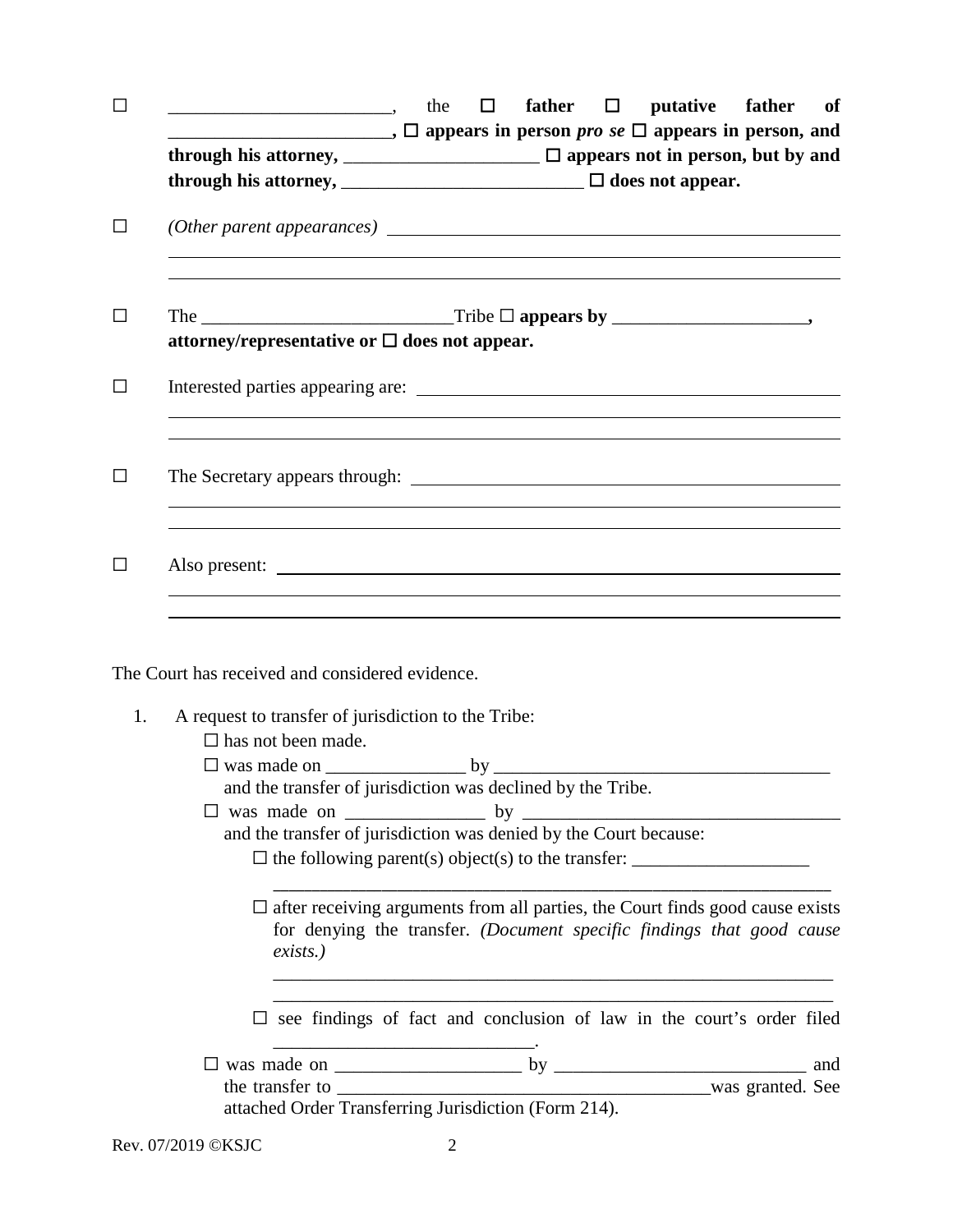2. There is clear and convincing evidence that the continued custody of the child by the parent or Indian custodian is likely to result in serious emotional or physical damage to the child. *(Provide specific findings.)*

3. (*Select either a., b., or c.)* 

 $\overline{a}$ 

 $\overline{a}$ 

☐ a. Appropriate public or private agencies have made **reasonable and active efforts** to assist and support the family to accomplish the current permanency goal(s) set out in the permanency plan.

*(Specify what active efforts have been made to provide remedial services and rehabilitative programs designed to prevent the breakup of the Indian family and to eliminate the need for out of home placement and whether the efforts were successful.)*

<u> 1989 - Jan Samuel Barbara, margaret eta idazlea (h. 1989).</u>

<u> 1980 - Johann Stoff, deutscher Stoff, der Stoff, deutscher Stoff, der Stoff, der Stoff, der Stoff, der Stoff</u>

# **OR**

 $\overline{a}$ 

☐ b. Appropriate public or private agencies have made **reasonable but not active efforts** to assist and support the family to accomplish the current permanency goal(s) set out in the permanency plan.

# **OR**

- ☐ c. Appropriate public or private agencies **have not made reasonable or active efforts** to assist and support the family to accomplish the current permanency goal(s) set out in the permanency plan.
- 4. The progress of the parents or child to achieve the permanency plan goal(s) of \_\_\_\_\_\_\_\_\_\_\_\_\_\_\_\_\_\_\_\_\_\_\_\_\_\_\_\_\_\_\_\_\_\_\_\_\_\_\_\_\_\_\_\_\_\_\_\_\_\_\_\_\_☐ **is** ☐ **is not** adequate.
- 5. The child's needs ☐**are** ☐**are not** being adequately met. (*If the child's needs are not being met, explain.)*
- 6. The reasonable and prudent parenting standard ☐ **has been** ☐ **has not been** met.

Rev. 07/2019 ©KSJC 3

 $\overline{a}$  $\overline{a}$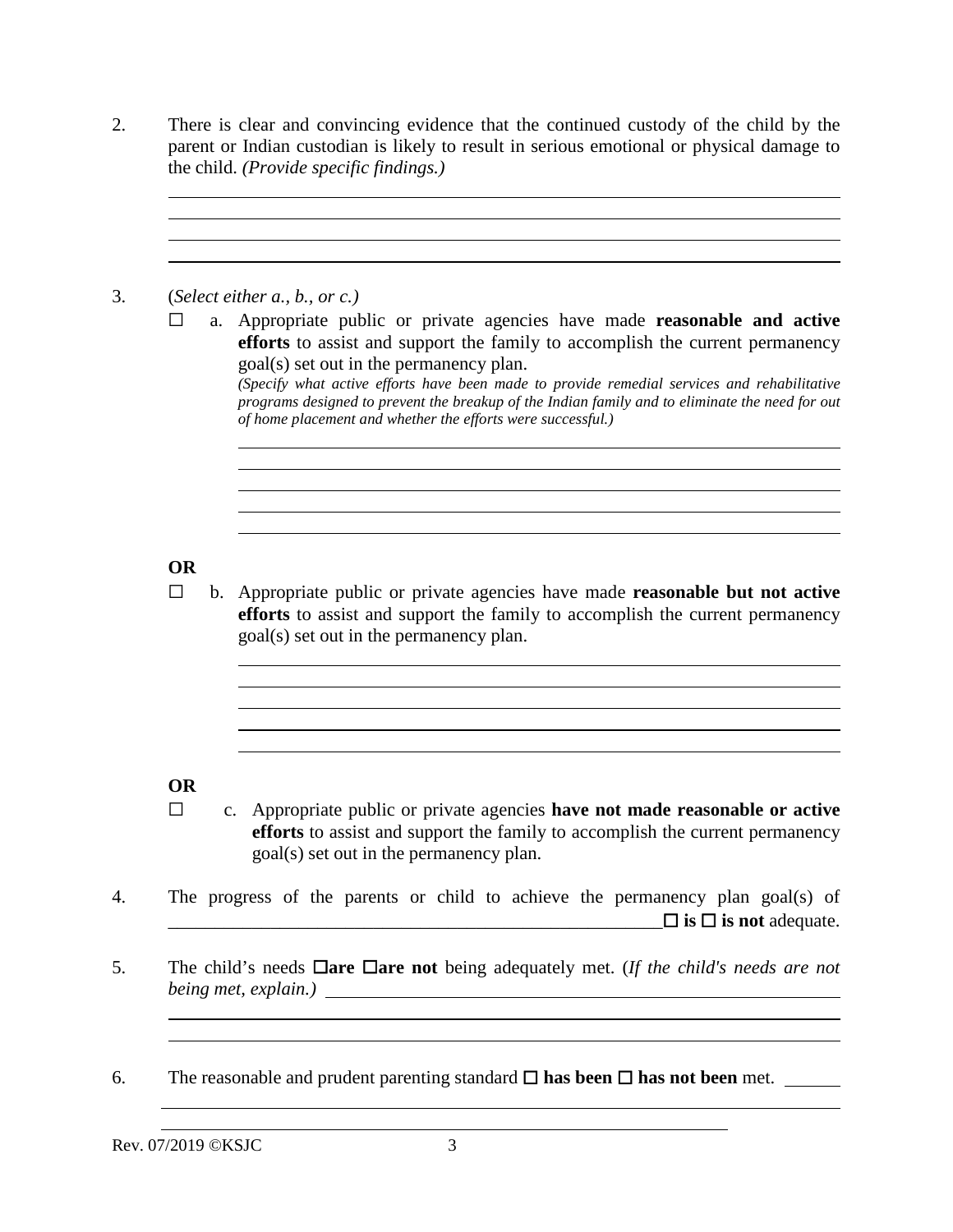7. The child ☐ **has had** ☐ **has not** had regular, on-going opportunities to engage in age or developmentally appropriate activities.

## 8. **Custody**

The above named child  $\Box$  **shall be**  $\Box$  **shall remain** placed in the custody of:

|                                                                                                                                                                                                                                                                                                                                                  | , a parent. This placement  |  |
|--------------------------------------------------------------------------------------------------------------------------------------------------------------------------------------------------------------------------------------------------------------------------------------------------------------------------------------------------|-----------------------------|--|
| is compliant with ICWA.                                                                                                                                                                                                                                                                                                                          |                             |  |
|                                                                                                                                                                                                                                                                                                                                                  | s an Indian custodian. This |  |
| placement is compliant with ICWA.                                                                                                                                                                                                                                                                                                                |                             |  |
|                                                                                                                                                                                                                                                                                                                                                  | , a member of the child's   |  |
| extended family. (Complete the placement section below.)                                                                                                                                                                                                                                                                                         |                             |  |
|                                                                                                                                                                                                                                                                                                                                                  | , an unlicensed person      |  |
| approved or specified by the Tribe with close emotional ties to the child.<br>(Complete the placement section below.)                                                                                                                                                                                                                            |                             |  |
|                                                                                                                                                                                                                                                                                                                                                  | , a youth residential or    |  |
| shelter facility approved or specified by the Tribe or operated by an Indian<br>organization. (Complete the placement section below.)                                                                                                                                                                                                            |                             |  |
| The Secretary, if the child is 15 years of age or younger, or 16 or 17 years of age<br>if the child has no identifiable parental or family resources or shows signs of<br>physical, mental or emotional or sexual abuse. (Complete the placement section<br>below.)                                                                              |                             |  |
| (If this is the first order removing custody from a parent or Indian custodian, complete and<br>attach Form 209.)                                                                                                                                                                                                                                |                             |  |
| <b>Placement</b> (Complete either section A, B, or C.)<br>(If the child is not placed in the custody of a parent or Indian custodian, complete either section A, B, or<br>C. If the child is placed in the custody of the Secretary, ICWA requires the court to determine if and how<br>the Secretary's choice of placement complies with ICWA.) |                             |  |
| A. ICWA order of preferred placements                                                                                                                                                                                                                                                                                                            |                             |  |
| The child:<br>(Complete each numbered placement option below including and above the placement option<br>where the child is placed.)                                                                                                                                                                                                             |                             |  |

**(1)** ☐ **is** ☐ **is not** placed with the following **member of the child's extended family \_\_\_\_\_\_\_\_\_\_\_\_\_\_\_\_\_\_\_\_\_\_\_\_\_\_\_\_.** If child is not placed with a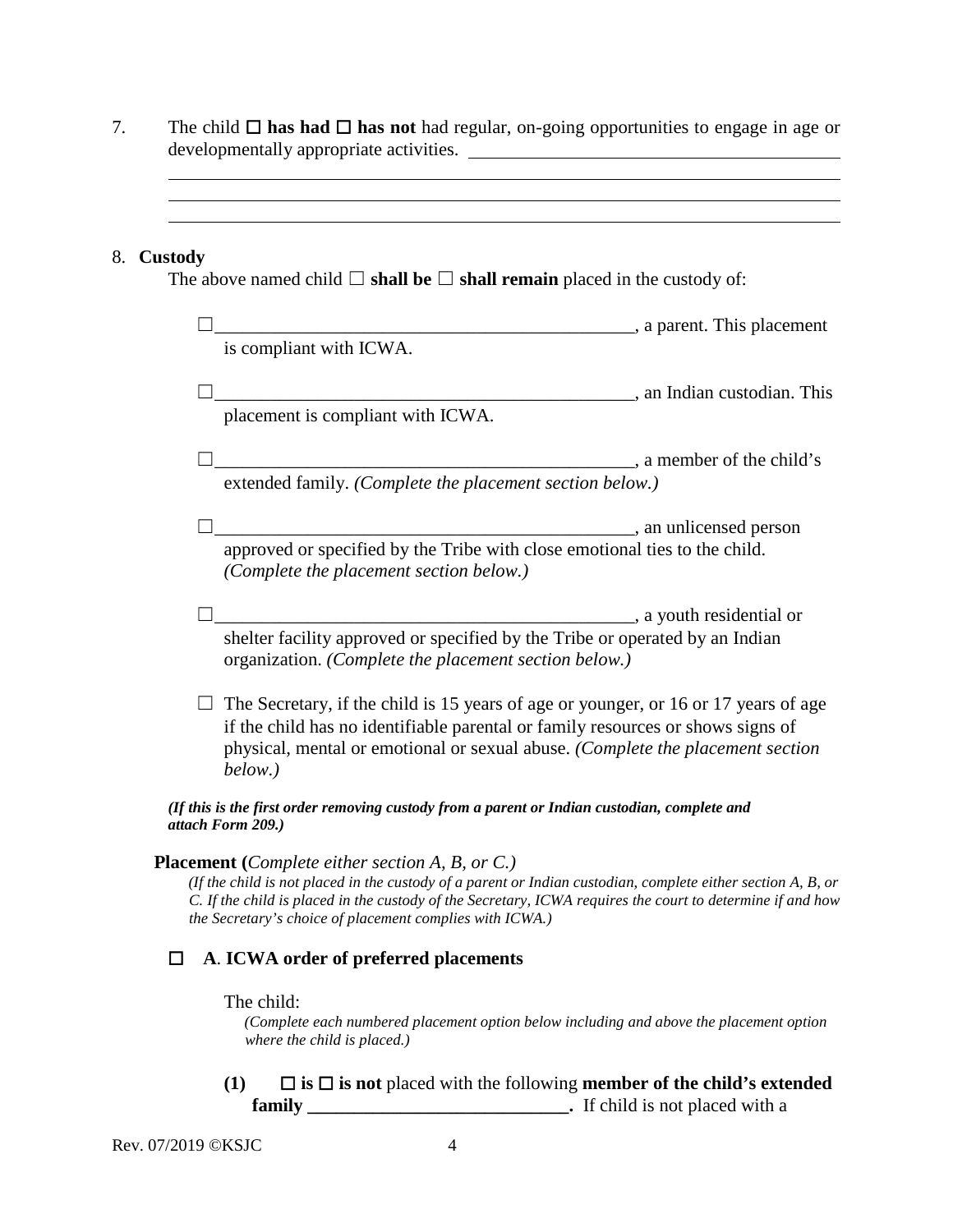member of the child's extended family, it is because: (*Specific findings of fact must be written here*)

\_\_\_\_\_\_\_\_\_\_\_\_\_\_\_\_\_\_\_\_\_\_\_\_\_\_\_\_\_\_\_\_\_\_\_\_\_\_\_\_\_\_\_\_\_\_\_\_\_\_\_\_\_\_\_\_\_\_\_\_\_\_\_ \_\_\_\_\_\_\_\_\_\_\_\_\_\_\_\_\_\_\_\_\_\_\_\_\_\_\_\_\_\_\_\_\_\_\_\_\_\_\_\_\_\_\_\_\_\_\_\_\_\_\_\_\_\_\_\_\_\_\_\_\_\_\_

**(2)** ☐ **is** ☐ **is not** placed with the following **foster home licensed, approved,**  or specified by the Indian child's Tribe **\_\_\_\_\_\_\_\_\_\_\_\_\_\_\_\_\_\_\_\_\_\_\_\_\_\_\_\_\_** If child is not placed with a foster home licensed, approved, or specified by the Indian child's Tribe it is because: (*Specific findings of fact must be written* 

\_\_\_\_\_\_\_\_\_\_\_\_\_\_\_\_\_\_\_\_\_\_\_\_\_\_\_\_\_\_\_\_\_\_\_\_\_\_\_\_\_\_\_\_\_\_\_\_\_\_\_\_\_\_\_\_\_\_\_\_\_\_\_ \_\_\_\_\_\_\_\_\_\_\_\_\_\_\_\_\_\_\_\_\_\_\_\_\_\_\_\_\_\_\_\_\_\_\_\_\_\_\_\_\_\_\_\_\_\_\_\_\_\_\_\_\_\_\_\_\_\_\_\_\_\_\_

**(3)** ☐ **is** ☐ **is not** placed with the following **Indian foster home licensed or approved by an authorized non-Indian licensing authority \_\_\_\_\_\_\_\_\_\_\_\_\_\_\_\_\_\_\_\_\_\_\_\_\_\_\_\_.** If child is not placed with an Indian foster home licensed or approved by an authorized non-Indian licensing authority, it is because: (*Specific findings of fact must be written here*)

\_\_\_\_\_\_\_\_\_\_\_\_\_\_\_\_\_\_\_\_\_\_\_\_\_\_\_\_\_\_\_\_\_\_\_\_\_\_\_\_\_\_\_\_\_\_\_\_\_\_\_\_\_\_\_\_\_\_\_\_\_\_\_ \_\_\_\_\_\_\_\_\_\_\_\_\_\_\_\_\_\_\_\_\_\_\_\_\_\_\_\_\_\_\_\_\_\_\_\_\_\_\_\_\_\_\_\_\_\_\_\_\_\_\_\_\_\_\_\_\_\_\_\_\_\_\_

**(4)** ☐ **is** ☐ **is not** placed with the following **institution for children approved by an Indian Tribe or operated by an Indian organization which has a program suitable to meet the Indian child's needs Example 2.1** If child is not placed with an institution for children approved by an Indian Tribe or operated by an Indian organization which has a program suitable to meet the Indian child's needs, it is because: (*Specific findings of fact must be written here*)

\_\_\_\_\_\_\_\_\_\_\_\_\_\_\_\_\_\_\_\_\_\_\_\_\_\_\_\_\_\_\_\_\_\_\_\_\_\_\_\_\_\_\_\_\_\_\_\_\_\_\_\_\_\_\_\_\_\_\_\_\_\_\_ \_\_\_\_\_\_\_\_\_\_\_\_\_\_\_\_\_\_\_\_\_\_\_\_\_\_\_\_\_\_\_\_\_\_\_\_\_\_\_\_\_\_\_\_\_\_\_\_\_\_\_\_\_\_\_\_\_\_\_\_\_\_\_

## **OR**

## ☐ **B. Tribe's order of preferred placement**

*here*)

The child's Tribe has a different order of placement preferences, which is:

\_\_\_\_\_\_\_\_\_\_\_\_\_\_\_\_\_\_\_\_\_\_\_\_\_\_\_\_\_\_\_\_\_\_\_\_\_\_\_\_\_\_\_\_\_\_\_\_\_\_\_\_\_\_\_\_\_\_\_\_\_\_\_\_\_\_ \_\_\_\_\_\_\_\_\_\_\_\_\_\_\_\_\_\_\_\_\_\_\_\_\_\_\_\_\_\_\_\_\_\_\_\_\_\_\_\_\_\_\_\_\_\_\_\_\_\_\_\_\_\_\_\_\_\_\_\_\_\_\_\_\_\_ \_\_\_\_\_\_\_\_\_\_\_\_\_\_\_\_\_\_\_\_\_\_\_\_\_\_\_\_\_\_\_\_\_\_\_\_\_\_\_\_\_\_\_\_\_\_\_\_\_\_\_\_\_\_\_\_\_\_\_\_\_\_\_\_\_\_ \_\_\_\_\_\_\_\_\_\_\_\_\_\_\_\_\_\_\_\_\_\_\_\_\_\_\_\_\_\_\_\_\_\_\_\_\_\_\_\_\_\_\_\_\_\_\_\_\_\_\_\_\_\_\_\_\_\_\_\_\_\_\_\_\_\_

The child is placed \_\_\_\_\_\_\_\_\_\_\_\_\_\_\_\_\_\_\_, pursuant to the child's Tribe's placement preference order.

## **OR**

☐ **C. Child is not in a preferred placement**

The child is placed \_\_\_\_\_\_\_\_\_\_\_\_\_\_\_\_\_\_\_\_\_.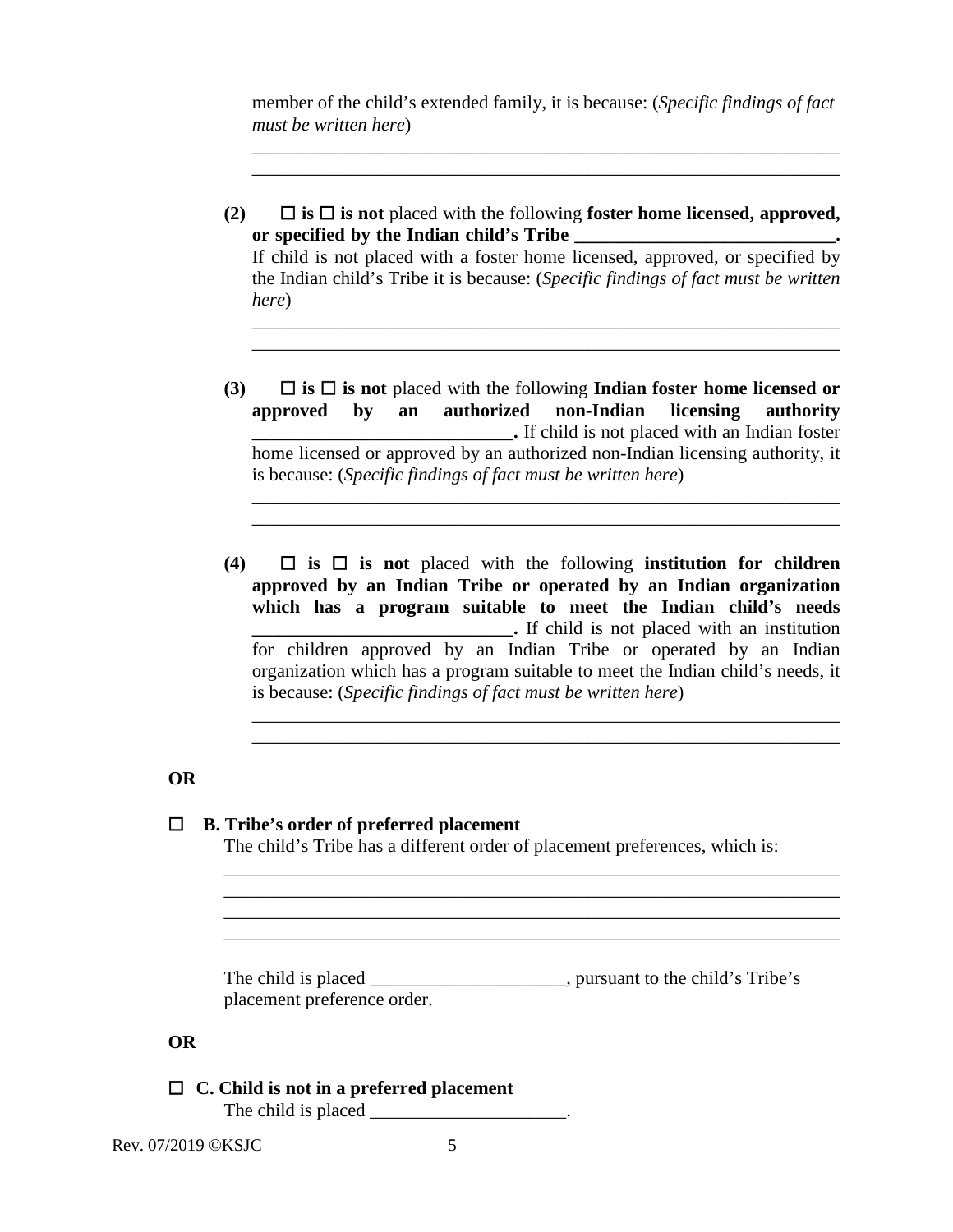The court, after considering evidence and arguments from all parties, finds that there is clear and convincing evidence that there is good cause to deviate from the placement preferences based on one or more of the following considerations:

- $\Box$  The request of one or both of the Indian child's parents, if they attest that they have reviewed the placement options, if any, that comply with the order of preference.
- $\Box$  The request of the child, if the child is of sufficient age and capacity to understand the decision that is being made.
- $\Box$  The presence of a sibling attachment that can be maintained only through a particular placement.
- $\Box$  The extraordinary physical, mental, or emotional needs of the Indian child, such as specialized treatment services that may be unavailable in the community where families who meet the placement preferences live.
- $\Box$  The unavailability of a suitable placement after a determination by the court that a diligent search was conducted to find suitable placements meeting the preference criteria, but none has been located.

\_\_\_\_\_\_\_\_\_\_\_\_\_\_\_\_\_\_\_\_\_\_\_\_\_\_\_\_\_\_\_\_\_\_\_\_\_\_\_\_\_\_\_\_\_\_\_\_\_\_\_\_\_\_\_\_\_\_\_\_\_\_\_\_\_\_

(*Specific findings of fact must be written here*)

\_\_\_\_\_\_\_\_\_\_\_\_\_\_\_\_\_\_\_\_\_\_\_\_\_\_\_\_\_\_\_\_\_\_\_\_\_\_\_\_\_\_\_\_\_\_\_\_\_\_\_\_\_\_\_\_\_\_\_\_\_\_\_\_\_\_ \_\_\_\_\_\_\_\_\_\_\_\_\_\_\_\_\_\_\_\_\_\_\_\_\_\_\_\_\_\_\_\_\_\_\_\_\_\_\_\_\_\_\_\_\_\_\_\_\_\_\_\_\_\_\_\_\_\_\_\_\_\_\_\_\_\_ 9. ☐ a. Reintegration **continues to be** a viable goal and:  $\Box$  the child should not be reintegrated until further order of the Court as returning the child to the custody of the parent or Indian custodian is likely to result in serious emotional or physical damage to the child. ☐ the child may return home ☐ **immediately** ☐ **with a target date of**   $\frac{1}{2}$  day of  $\frac{1}{2}$ , 20,  $\frac{1}{2}$  if the following **conditions are met**: \_\_\_\_\_\_\_\_\_\_\_\_\_\_\_\_\_\_\_\_\_\_\_\_\_\_\_\_\_\_\_\_\_\_\_\_\_\_\_\_\_\_\_\_\_\_\_\_\_\_\_\_\_\_\_\_\_  $\Box$  within 30 days, a new plan for reintegration should be prepared and submitted to the Court with measurable goals, objectives and time frames.  $\Box$  the new plan for reintegration shall include a concurrent goal of  $\Box$  adoption (consistent with the ICWA adoptive placement preferences).  $\Box$  permanent custodianship.  $\Box$  placement with a relative.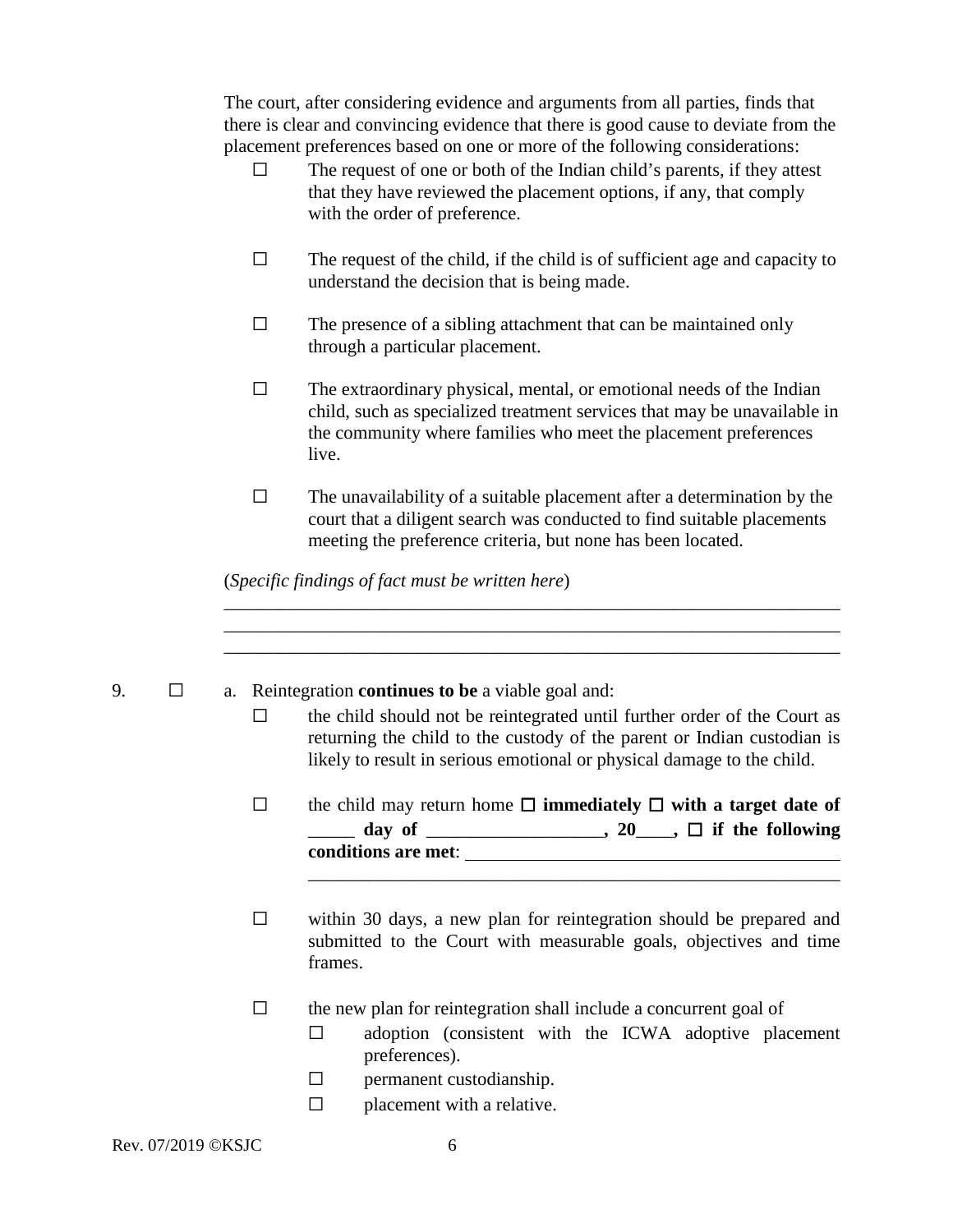- ☐ b. Reintegration **is no longer** a viable goal as returning the child to the custody of the parent or Indian custodian is likely to result in serious emotional or physical damage to the child and *(Check choice(s).)*
	- $\Box$  the child is in a stable placement with a relative.
	- $\Box$  either adoption or permanent custodianship might be in the best interests of the child; services set out in the permanency plan necessary for the safe return of the child have been made available to the parent(s) with whom reintegration was planned; the County/District Attorney or designee shall file a pleading to terminate parental rights or a pleading to establish a permanent custodianship within 30 days; a new plan should be prepared and submitted to the Court with measurable goals, objectives and time frames to achieve ☐ **adoption** ☐ **permanent custodianship.**
	- $\Box$  adoption and permanent custodianship have been considered but are not in the child's best interest at this time, and a new plan should be prepared and submitted to the Court with measurable goals, objectives and time frames to achieve another planned permanent living arrangement of *(Identify)*
- 10. ☐ **The child is 14 years of age** or older and the court finds that the Secretary has made the following efforts to help the child prepare for the transition from custody to a successful adulthood.
- 11. The previous orders of this Court  $\Box$  **shall continue in full force and effect**  $\Box$  **except as hereby modified** ☐ **are hereby rescinded and the following orders are hereby issued pursuant to K.S.A. 38-2255**:

THE COURT FURTHER FINDS:

 $\overline{a}$  $\overline{a}$ 

THE COURT ORDERS:

Rev. 07/2019 ©KSJC 7

 $\overline{a}$ 

 $\overline{a}$ 

 $\overline{a}$ 

 $\overline{a}$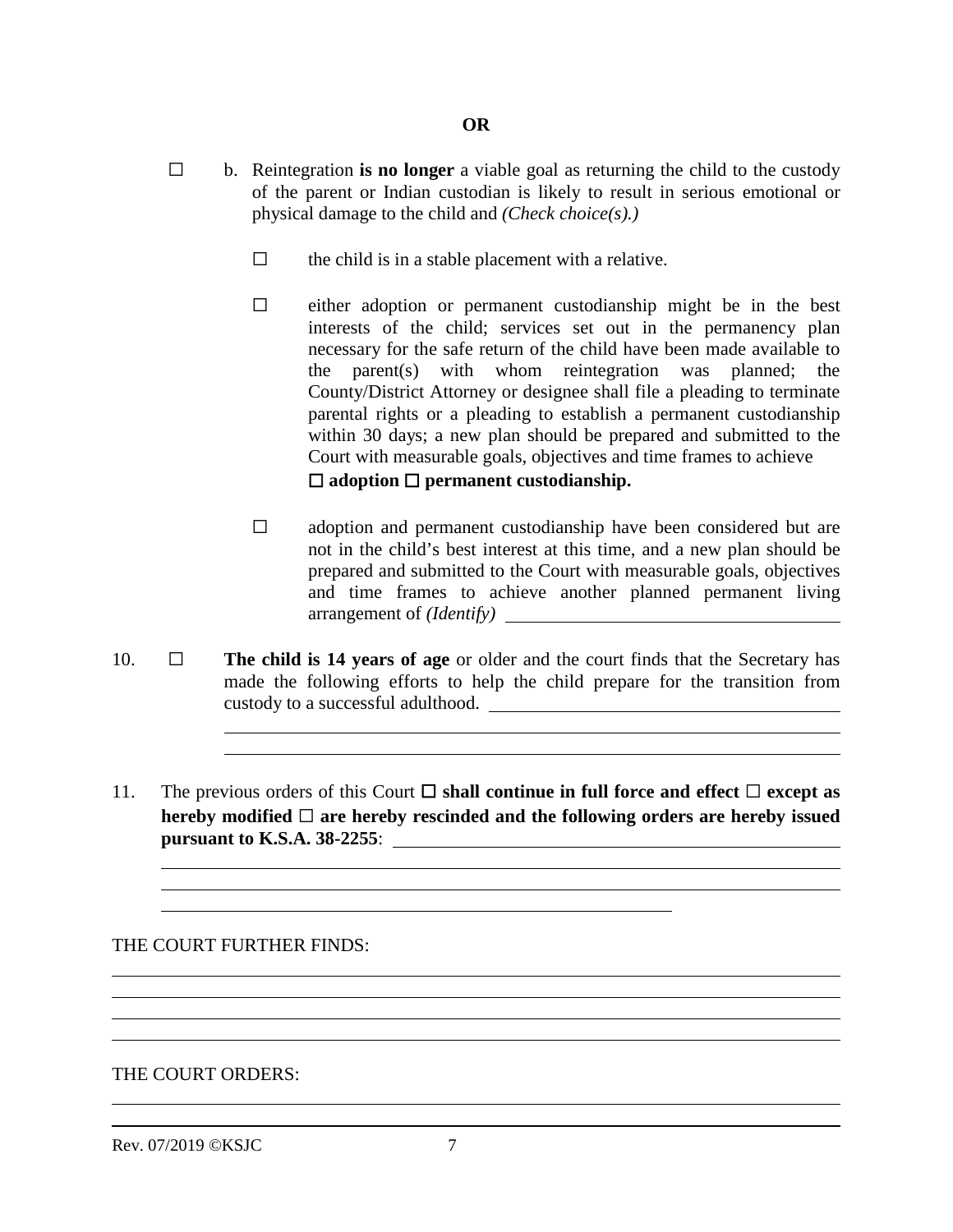THE COURT FURTHER ORDERS all providers of services including educational services, treatment, education or care of the child and family, even if not specifically referred to herein, to provide information including any and all educational records to the secretary, any entity providing services to the child and family, counsel for the parties including the county or district attorney, appointed CASA, Citizen Review Board members, the court, and each other to the extent needed to ensure the safety of the child, prevent further abuse or neglect, and to provide appropriate treatment, care and services to the child and family. This order encompasses and complies with the provisions of the Family Education Rights and Privacy Act (20 U.S.C. 1232g; 34 C.F.R. 99 and the Privacy Rule of the Health Insurance Portability and Accountability Act of 1996 (HIPAA), 45 C.F.R. 164.512(e)(1).

☐ The Secretary ☐ Court Services ☐ \_\_\_\_\_\_\_\_\_\_\_\_\_\_\_\_\_\_\_\_\_\_\_\_\_\_\_\_\_\_\_\_\_\_\_\_\_ shall complete reports and submit them to the Court by \_\_\_\_\_\_\_\_\_\_\_\_\_\_\_\_\_\_\_\_\_.

THE COURT FURTHER ORDERS this matter set for \_\_\_\_\_\_\_\_\_\_\_\_\_\_\_\_\_\_\_ hearing before  $\Box$  **the Court**  $\Box$  **the CRB** on the \_\_\_\_\_\_\_\_ day of \_\_\_\_\_\_\_\_\_\_, 20\_\_\_\_, at \_\_\_\_:\_\_\_\_ ☐ **a.m** ☐ **p.m**.

IT IS SO ORDERED THIS day of  $\qquad \qquad \text{and} \qquad \qquad$ , 20

 $\overline{a}$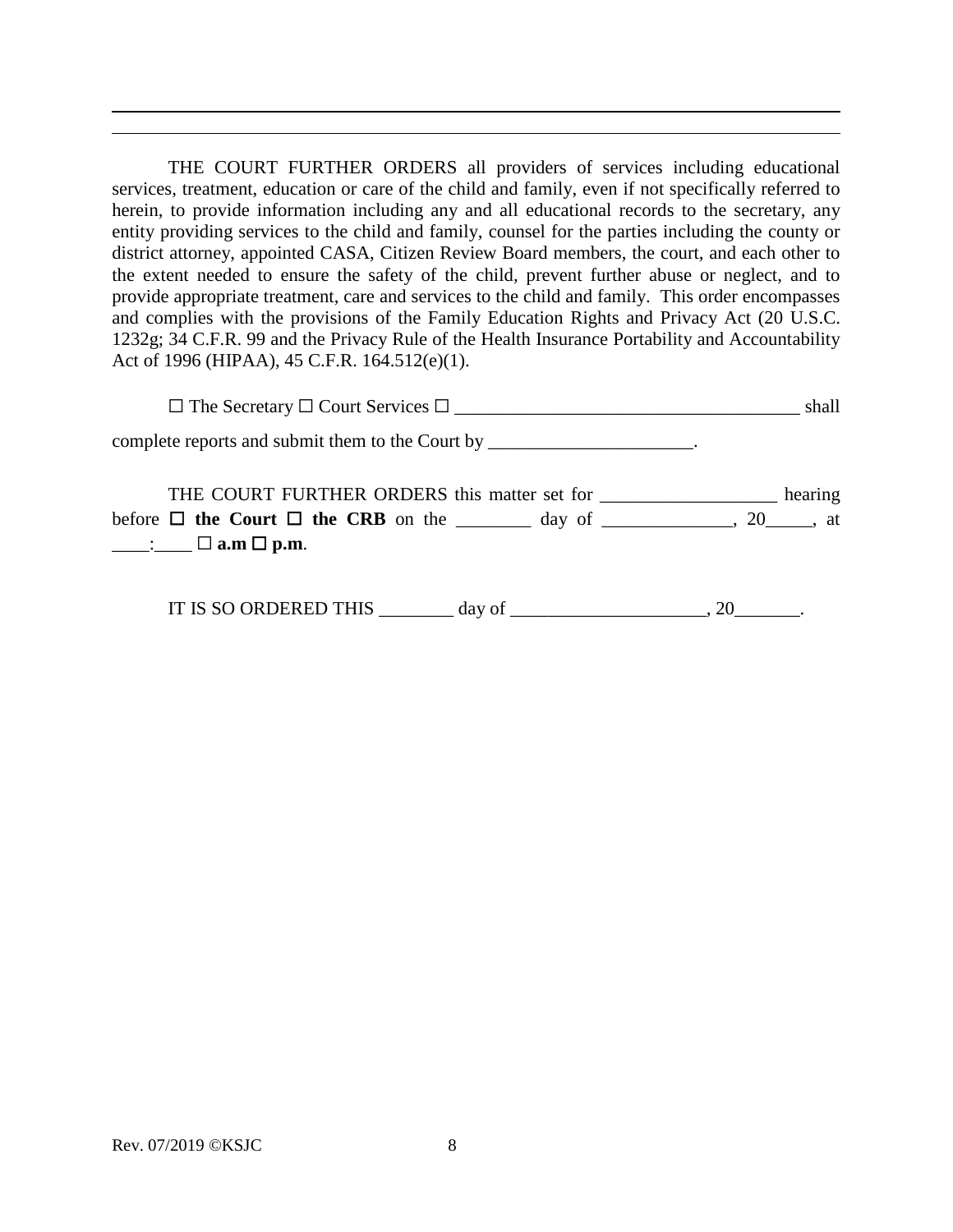### Authority

## K.S.A. 38-2203(a), 38-2264, 42 U.S.C. 671 *et seq*., 25 U.S.C. § 1901 *et seq*, and 25 C.F.R. 23.

## Notes on Use

Supreme Court Rule 174 requires the use of this form or another form approved by the Supreme Court as meeting Adoption and Safe Families Act (ASFA) requirements. "An additional order or supplemental affidavit may be attached to a form." Kansas Supreme Court Rule 174(b). Failure to make and properly document the findings required by ASFA will result in the loss of federal funding. Federal funding is not available when the court finds reasonable efforts have not been made. The loss of federal funding continues until the court finds reasonable efforts have been made and the court's findings are properly documented.

**If this is the first order relieving a parent of custody and authorizing out-of-home placement or the first order of removal after a previously removed child has been home for six months or longer (as in an informal supervision), Form 209 must be used.** Failure to make and properly document the findings required by ASFA in the initial order authorizing outof-home placement will result in the loss of federal funding for the placement, or any subsequent placement, of the child in the present case.

At the time of the permanency hearing, if the child is placed in a qualified residential treatment program, Form 219.5 must be used.

### *Timing of permanency hearing*

A permanency hearing shall be held within 12 months of the date the child entered outof-home placement, and at least every 12 months thereafter. If the court finds at any time other than during a permanency hearing (as in a review hearing) that reintegration may not be a viable goal, then a permanency hearing shall be held within 30 days of that determination. A permanency hearing may be conducted by the court or by a citizen review board. The purpose of the permanency hearing is to determine progress toward the goals of the permanency plan, as defined by K.S.A. 38-2263.

## *Notice*

Notice of a permanency hearing is dictated by K.S.A. 38-2265. If the permanency hearing is for a child 14 years of age or older, the court shall require notice of the time and place of the permanency hearing be sent to the child. K.S.A. 38-2265(a)(2). The notice shall request the child's participation in the hearing by attendance or by report to the court. A sample report form may be obtained on the Kansas Judicial Council website or through the Office of Judicial Administration.

#### *Identifying the Tribe(s)*

The court must determine whether the child's Tribe has been identified and whether the Tribe has been afforded a full opportunity to participate in the proceedings. If so, the court must determine whether the agency provided the child's Tribe with copies of the petition, reports, and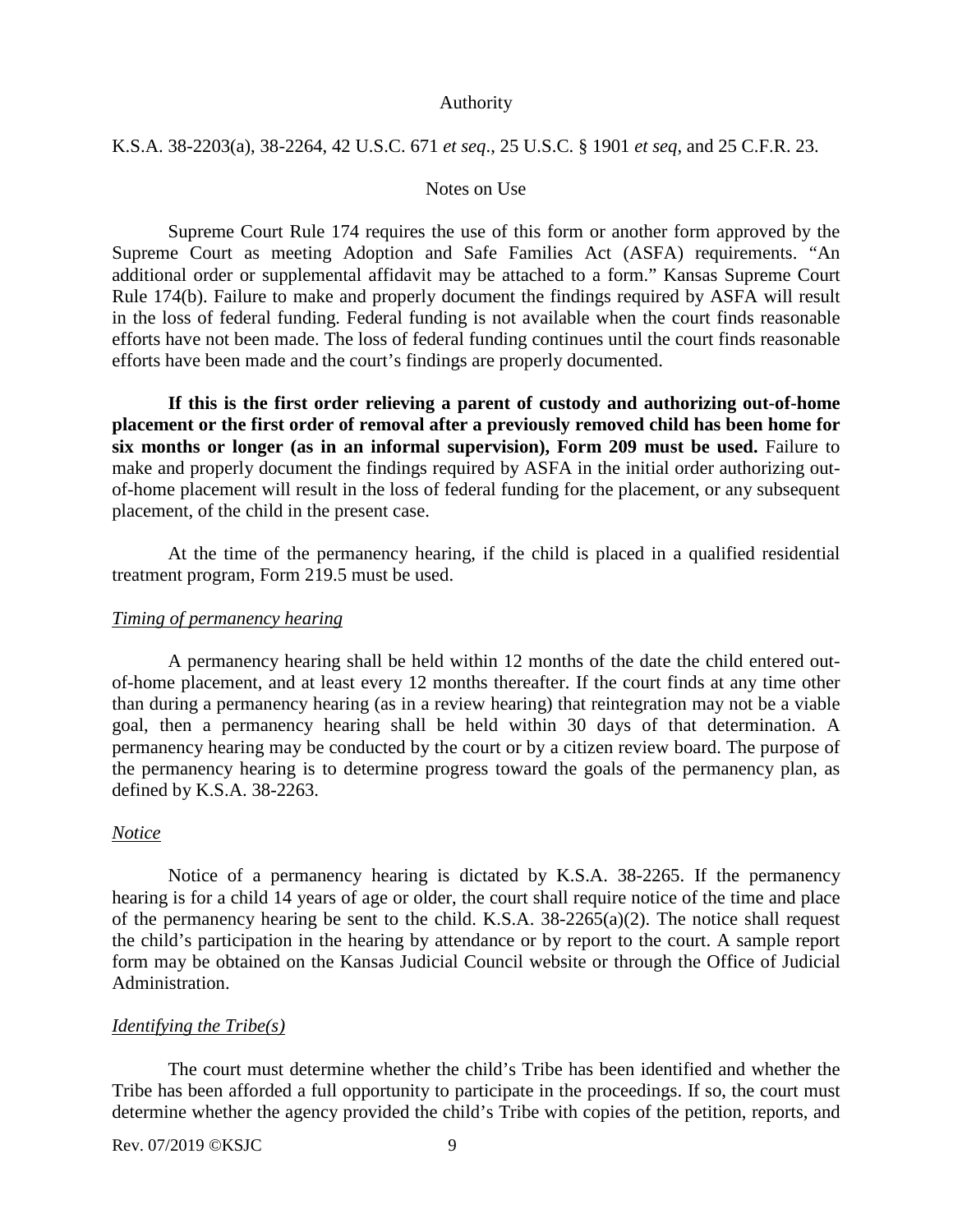information concerning the child in a timely manner. 25 U.S.C. 1911(c) & (d); 25 U.S.C. 1912(a).

## *Continued placement outside the home*

 The court shall make findings as to why the child is in need of either continued placement outside the parent's home or continued supervision, articulating the clear and convincing evidence that continued custody of the child by the parent or Indian custodian would likely result in serious emotional or physical damage to the child. 25 U.S.C. 1912(e). The evidence must show a causal relationship between the particular conditions in the home and the likehood that continued custody of the child will result in serious emotional or physical damage to the particular child. 25 C.F.R. 23.121(c). Without the causal relationship, evidence that shows only the existence of community or family poverty, single parenthood, custodian age, crowded or inadequate house, substance abuse, or nonconforming social behavior does not by itself constitute clear and convincing evidnece that continued custody is likely to result in serious emotional or physical damage to the child. 25 C.F.R. 23.121(d).

#### *Reasonable and Active Efforts Findings*

The Court must decide whether the appropriate public or private agencies have made (1) reasonable efforts *and* (2) active efforts to assist and support the family to accomplish the current permanency goal(s). Federal funding is tied to whether the agency is providing reasonable efforts. ICWA requires the agency to provide active efforts. The Court may decide that the efforts provided were reasonable and active, reasonable but not active, or neither reasonable nor active.

"Active efforts" means affirmative, active, thorough, and timely efforts intended primarily to maintain or reunite an Indian child with his or her family. Where an agency is involved in the child-custody proceeding, active efforts must involve assisting the parent or parents or Indian custodian through the steps of a case plan and with accessing or developing the resources necessary to satisfy the case plan. To the maximum extent possible, active efforts should be provided in a manner consistent with the prevailing social and cultural conditions and way of life of the Indian child's Tribe and should be conducted in partnership with the Indian child and the Indian child's parents, extended family members, Indian custodians, and Tribe. Active efforts are to be tailored to the facts and circumstances of the case. 25 C.F.R. 23.2. The court shall make detailed findings about whether reasonable and active efforts have been provided to assist the family, what the active efforts were, and whether the efforts have been sucessful.

 If the court finds that (1) appropriate public or private agencies have not made reasonable efforts to assist and support the family to accomplish the current permanency goal(s) set out in the permanency plan, (2) the reasonable and prudent parenting standard has not been met, or (3) the child does not have regular, ongoing opportunities to engage in age or developmentally appropriate activities, then the court will hold another permanency hearing no later than 60 days following the finding. K.S.A. 38-2264(f).

#### *Preferred Placement*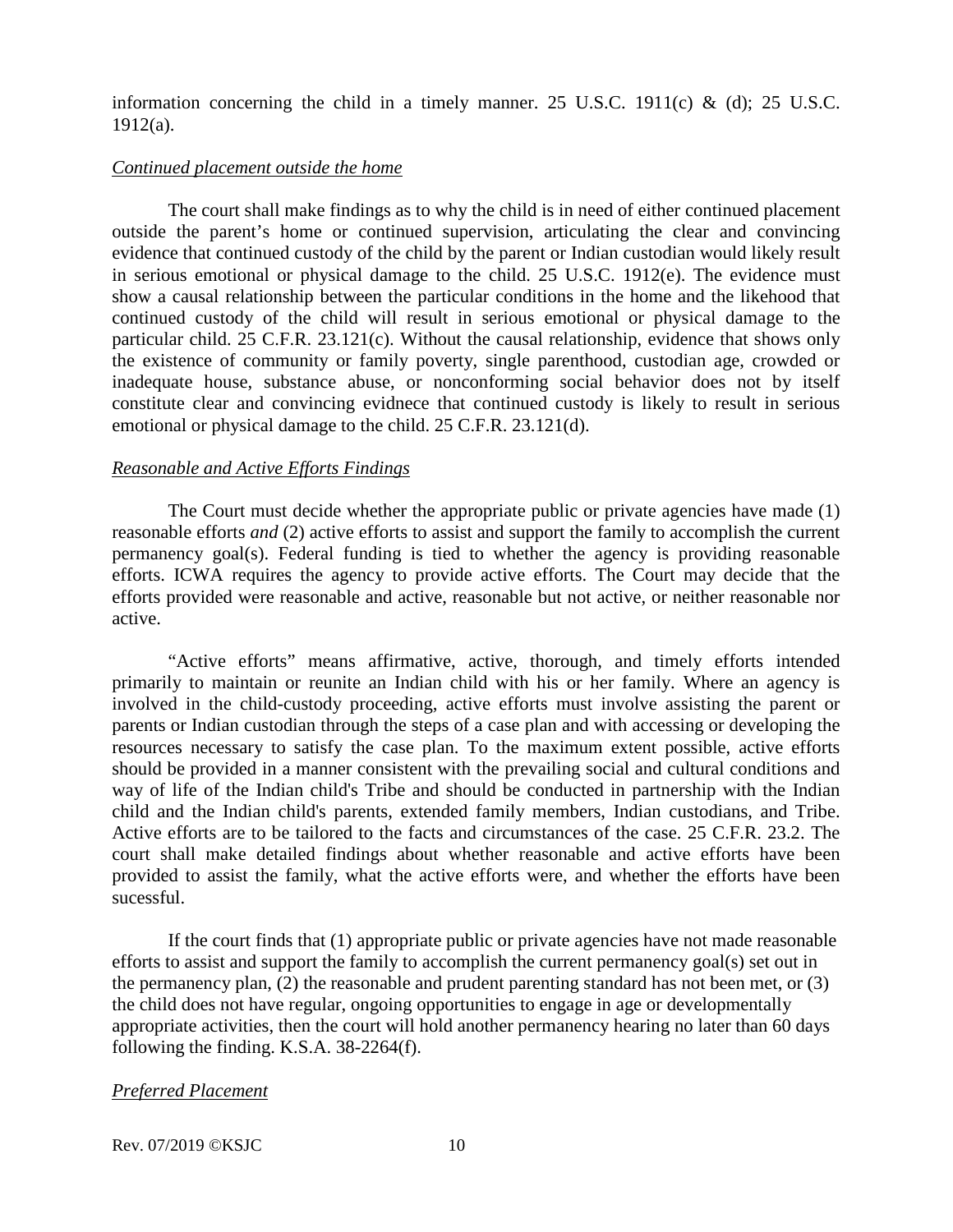The Court must document where the child is placed. If the child is in the custody of someone other than a parent or Indian custodian, the Court must complete section A, B, or C under the "Placement" section. The Court must consider each category of preferred placement individually in descending order. Starting with the first preferred placement category (a member of the child's extended family), if the child is not in that category of preferred placement, the Court must make specific findings explaining why the child is not placed within that category of preferred placement before moving to the next category of preferred placement. For example, if a child is placed in an Indian foster home that is licensed by a non-Indian licensing authority (placement category #3), the court must first make finding explaining why the child is not placed with a member of the child's extended family (placement category #1). Then, the court must make findings explaining why the child is not placed in a foster home that is licensed by the child's Tribe (placement category #2).

An Indian child must be placed in the least-restrictive setting that: (1) most approximates a family, taking into consideration sibling attachment; (2) allows the Indian child's special needs (if any) to be met; and (3) is in reasonable proximity to the Indian child's home, extended family, or siblings. 25 C.F.R. 23.131(a). Unless the child's Tribe has established a different order of preference, preference to placement of the child with the following people must be given, in descending order as listed below:

- (1) A member of the Indian child's extended family;
- (2) A foster home that is licensed, approved, or specified by the Indian child's Tribe;
- (3) An Indian foster home licensed or approved by an authorized non-Indian licensing authority; or
- (4) An institution for children approved by an Indian Tribe or operated by an Indian organization which has a program suitable to meet the child's needs. 25 U.S.C. 1915; 25 C.F.R. 23.131(b).

The court must, where appropriate, also consider the preference of the Indian child or the Indian child's parent. 25 C.F.R. 23.131(d).

If a party argues there is good cause to deviate from the placement preferences, the court must allow for all parties to provide evidence and make arguments to the court regarding whether there is good cause to deviate. The court must make findings on the record or in writing about whether the party seeking the departure from the placement preferences has proven this through clear and convincing evidence. 25 C.F.R. 23.132(b). As set out in section C, the court's finding of good cause should be based on one or more of the following considerations:

- (1) The request of one or both of the Indian child's parents, if they attest that they have reviewed the placement options, if any, that comply with the order of preference;
- (2) The request of the child, if the child is of sufficient age and capacity to understand the decision that is being made;
- (3) The presence of a sibling attachment that can be maintained only through a particular placement;
- (4) The extraordinary physical, mental, or emotional needs of the Indian child, such as specialized treatment services that may be unavailable in the community where families who meet the placement preferences live; and/or
- (5) The unavailability of a suitable placement after a determination by the court that a